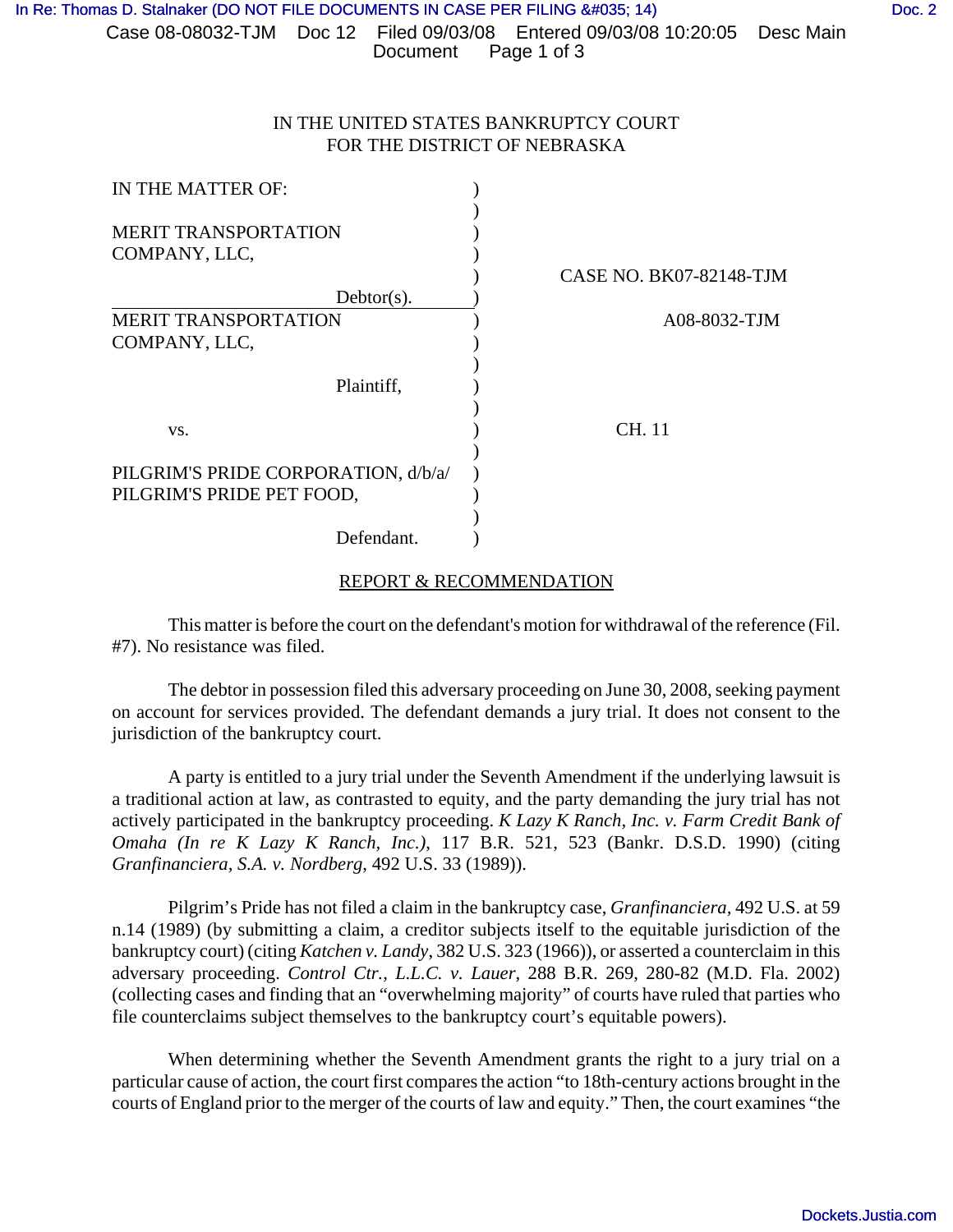## Case 08-08032-TJM Doc 12 Filed 09/03/08 Entered 09/03/08 10:20:05 Desc Main Page 2 of 3

remedy sought and determine whether it is legal or equitable in nature." *Granfinanciera*, 492 U.S. at 42) (citing *Tull v. United States*, 481 U.S. 412, 417-418 (1987)). The second stage of this analysis is more important than the first. *Id.* Here, the recovery sought by the debtor in possession is purely monetary. An action to recover a debt is triable by jury at common law. *United States v. Higginbotham, Inc.*, 722 F. Supp. 283, 284 (N.D. Miss. 1989).

Having determined that the defendant is entitled to a jury trial on the debtor in possession's causes of action, the question then becomes whether this bankruptcy court has the jurisdiction to try the case.

Bankruptcy courts have exclusive jurisdiction over all cases under title 11, and original but not exclusive jurisdiction over all core proceedings arising under title 11 or arising in or related to a case under title 11. 28 U.S.C. § 157(b)(1) and § 1334(a). "Core proceedings" are those which arise only in bankruptcy or involve a right created by federal bankruptcy law. *Specialty Mills, Inc. v. Citizens State Bank*, 51 F.3d 770, 773 (8th Cir. 1995). A bankruptcy judge may hear a proceeding that is not a core proceeding but that is otherwise related to a case under title 11. 28 U.S.C. §  $157(c)(1)$ . If the parties consent, the bankruptcy judge may enter judgment in the case. 28 U.S.C. § 157(c)(2). If the parties do not consent to the bankruptcy court's exercise of jurisdiction over noncore matters, then the bankruptcy judge prepares proposed findings of fact and conclusions of law for the district court. 28 U.S.C.  $\S 157(c)(1)$ . The test for whether a civil proceeding is related to a case under title 11 is whether the outcome of the proceeding could conceivably have any effect on the bankruptcy estate. *Dogpatch Prop., Inc. v. Dogpatch U.S.A., Inc. (In re Dogpatch, U.S.A., Inc.)*, 810 F.2d 782, 786 (8th Cir. 1987). In other words, if the outcome of the civil proceeding could alter the debtor's rights, liabilities, options, or freedom of action and in any way impacts upon the handling and administration of the bankruptcy estate, the action is related. *Id.*

This is a simple action to recover money owed to the debtor in possession. It would have no place in the bankruptcy court aside from the debtor in possession's bankruptcy petition. It therefore is only a related matter. Pilgrim's Pride has made clear that it does not consent to trial by the bankruptcy judge. $<sup>1</sup>$ </sup>

NEGenR 1.5(d).

<sup>&</sup>lt;sup>1</sup>In this district, a bankruptcy judge is authorized to conduct a jury trial only with the express consent of the parties:

**Jury Trials**. If the right to a jury trial applies in a proceeding that a bankruptcy judge may hear, the district judges hereby specifically designate the bankruptcy judges to exercise the jurisdiction to conduct jury trials in bankruptcy cases and adversary proceedings with the express consent of all of the parties to the particular contested matter or adversary proceeding.